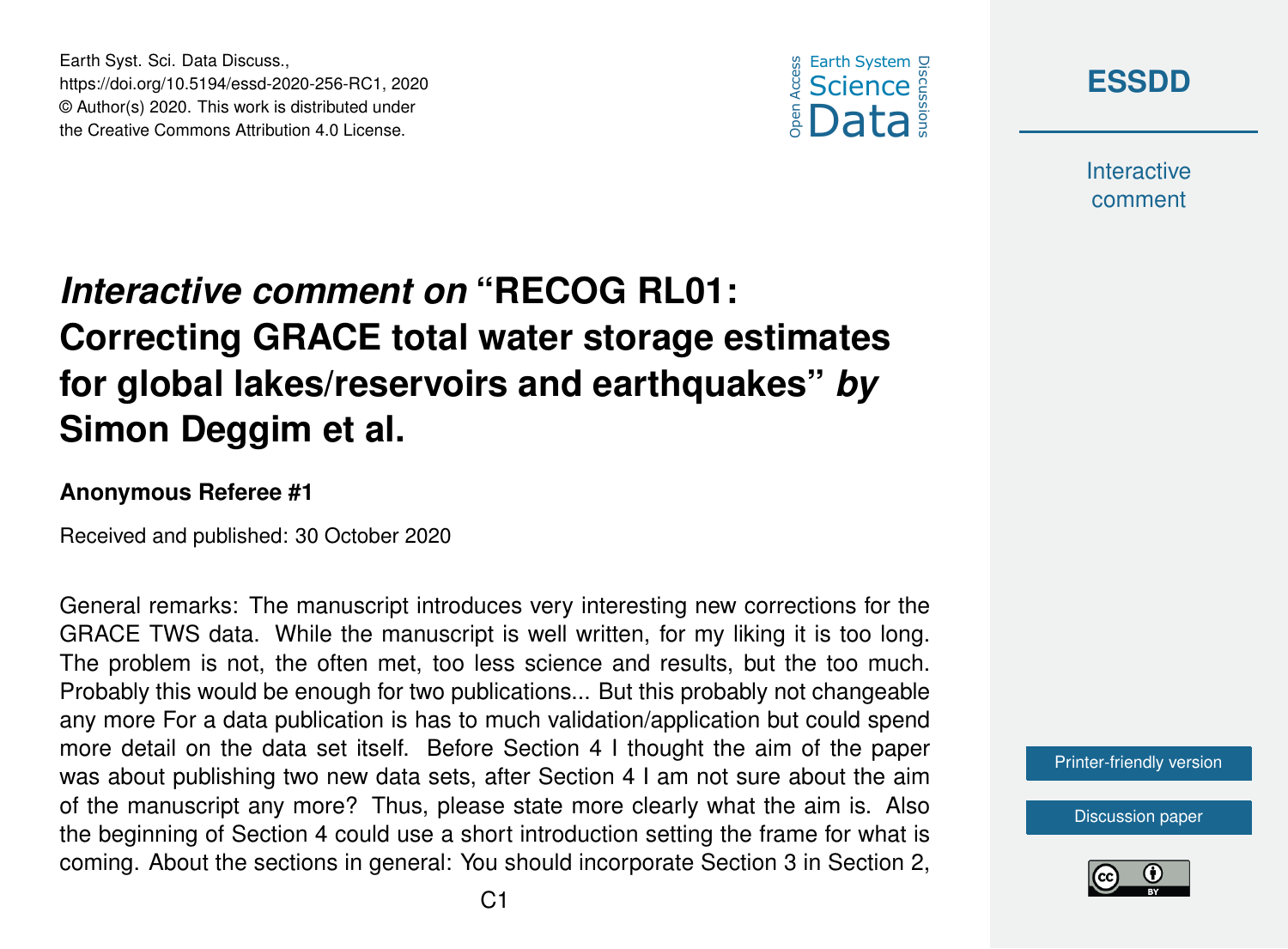it recaps lots of information given in Section 2 and it would fit in there quite well. On the other hand, Section 4.5 should stand alone as it discusses the general limitations of the data sets and as it is now is a bit lost in Section 4. Finally, why do you not include the GRACE-FO time span already?

Overall, I think the manuscript is publishable after a major revision addressing my mentioned concerns.

Specific remarks: Abstract: First two paragraphs sound more like an introduction. Please shorten it. Section 2.1.1: Please provide more information on the Dahiti processing. Eg. did it uses the Ales+ retracker as suggested by the citation? What missions are used. About the accuracies of the time series, have they not improved since 2015. I would have expected this (or hoped for)! Section 2.1.2: Until Section 4.5 I thought you use time varying surface area data. Going back, I realized, this was what I expected in such a work. To my knowledge such data sets exist. Why do you not use them? Section 2.1.3: Why does a discretization on a 0.025◦ grid help to capture long and narrow reservoirs? Section 2.1.4: We found in recent investigations, that filtering a non GRACE data set with a DDK filter, introduces striping artefacts. This was most pronounced for a lake mass product over areas with sparse or no surface water data. Do you see something similar? Do you accept them to have a as similar as possible filtering of the data sets? I found paragraph l 200f and Figure 3 very confusing. The figure shows 3 different things (nicely in three different colors) but in the text only two are mentioned. Please make a stronger connection between text and figure (eg. colors in text and numbers in figure). Eq 5: The left-hand side of the equation is location depending, the right-hand side not? Section 4.3: I think I read this section now 10 times and I still do not know what you are showing in Fig 11. Is Fig. 11(a) the RMS between GPS time series and RECOG-LR? Then what is what in the equation? Eq 7: What is q? Also not clear that overline(TWS\_j,q) is (and typo in the later?)

Minor remarks: l 47: replace Flechtner et al. 2016 to Kornfeld et al. 2019 (10.2514/1.A34326) l 85: You mean the WGHM? Then say so. Could you also give **Interactive** comment

[Printer-friendly version](https://essd.copernicus.org/preprints/essd-2020-256/essd-2020-256-RC1-print.pdf)

[Discussion paper](https://essd.copernicus.org/preprints/essd-2020-256)